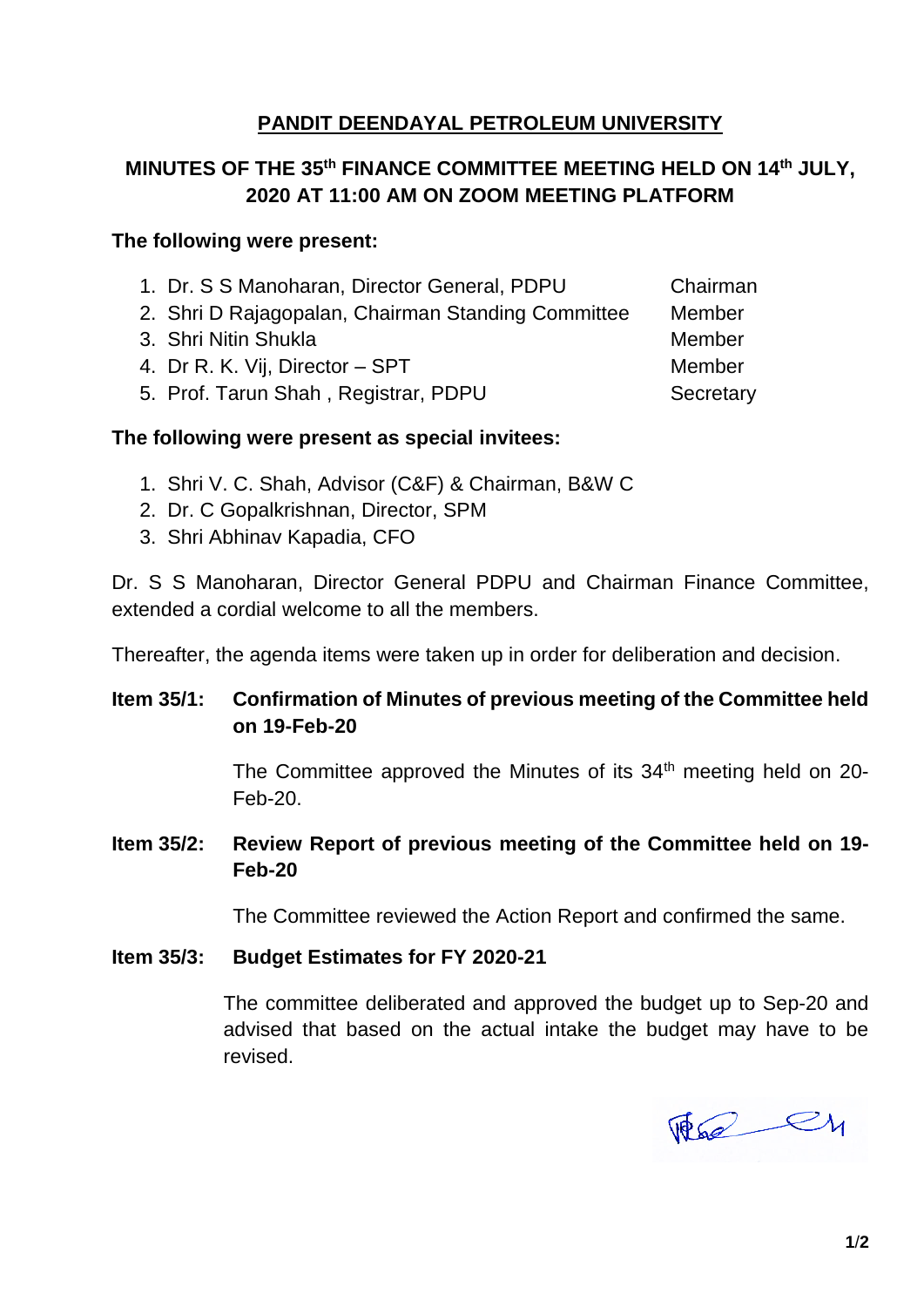## **Item 35/4: Additional sanction of Rs. 5.80 Crs by SAG to PDPU**

The Committee approved the same.

# **Item 35/5: Submission of application by University under the scheme of Centre of Excellence (CoE) by Govt. of Gujarat**

The Committee was apprised that Govt. of Gujarat vide notification Dt. 13-Mar-20 has introduced the scheme of Centre of Excellence. PDPU has applied as "University" under this scheme.

### **Item 35/6: Re-appointment of Auditors for FY 2019-20**

The Committee approved to re-appoint M/s P R Shah & Associates as Statutory Auditors and Tax Consultants and M/s Manubhai & Shah LLP as Internal Auditors and Pre-Auditors with their existing professional fees all-inclusive except taxes.

## **Item 35/7: Fees for Academic Year 2020-21 and Submission to FRC**

The committee discussed for the fee proposal to be submitted to FRC for next block and nominated Registrar as the Nodal officer to do the needful in this regards.

# **Item 35/8: Contribution from Reliance Foundation (5th Installment)**

The Committee appreciated the gracious effort from the President of the University and noted the contribution of Rs. 10 crores as fourth installment against the said commitment in Feb-20.

The Committee recommended putting up this matter in the ensuing Board of Governors meeting for information.

# **Item 35/9: Provisional Financials of the University as on 31st March, 2020**

The Committee noted the provisional financial of the University as on 31<sup>st</sup> March, 2020.

The meeting ended with vote of thanks to the Chair.

Date: 21/7/2020 Sd/-Place: Gandhinagar Chairman

 $\mathbb{F}_{2}$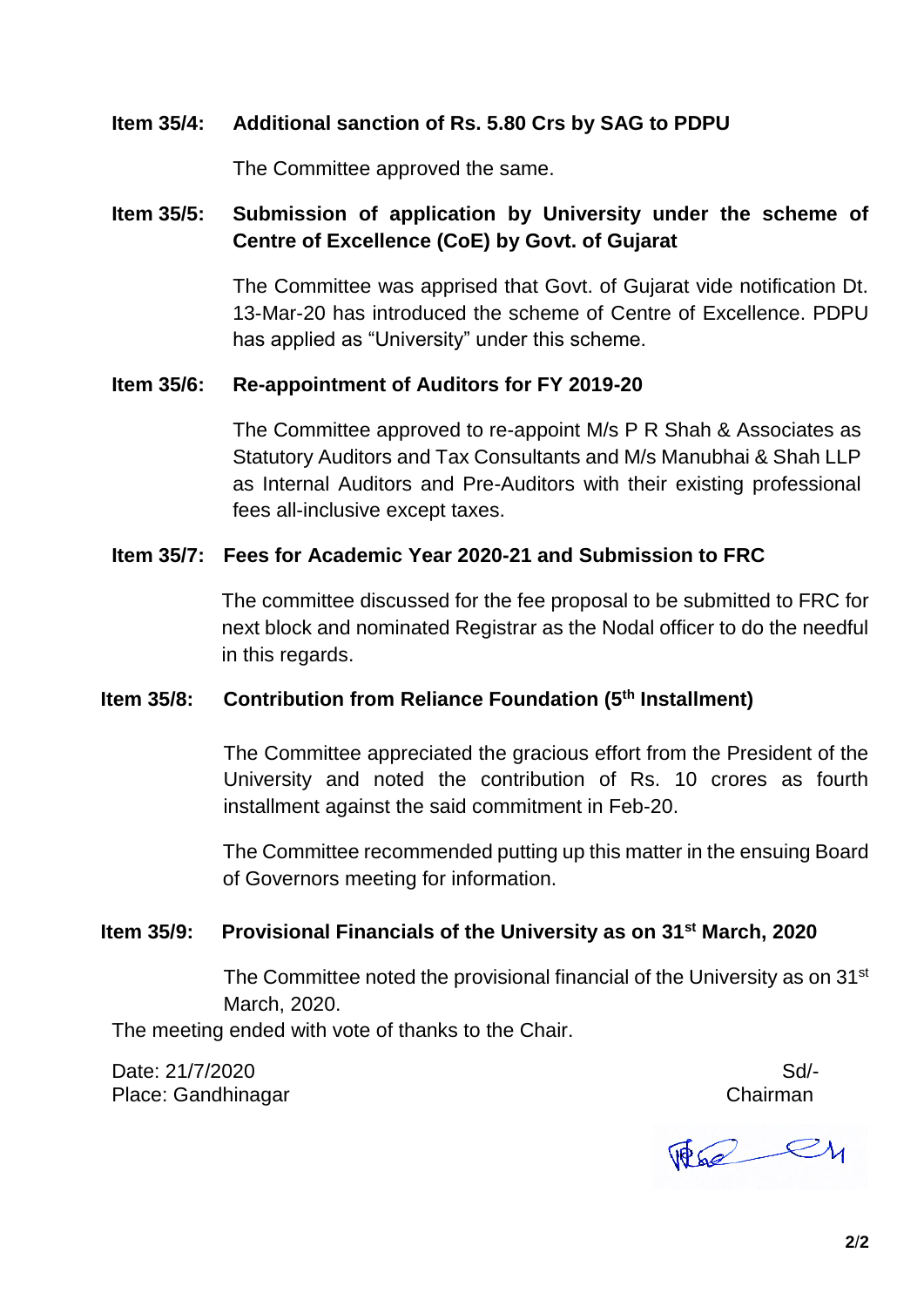# MINUTES OF THE 34<sup>th</sup> FINANCE COMMITTEE MEETING HELD ON 19<sup>th</sup> FEBRUARY, 2020 – Extract

The following were present:

| 1. Dr. C Gopalkrishnan, Director General, PDPU     | Chairman |
|----------------------------------------------------|----------|
| 2. Shri D Rajagopalan, Chairman Standing Committee | Member   |

3. Prof. Tarun Shah, Registrar, PDPU Secretary

*The following were present as special invitees:*

- 1. Shri V. C. Shah, Advisor (C&F) & Chairman, B&W C
- 2. Shri Abhinav Kapadia, CFO

Dr. C Gopalkrishnan, Director General PDPU and Chairman Finance Committee, extended a cordial welcome to all the members.

Thereafter, the agenda items were taken up in order for deliberation and decision.

# **Item 34/1: Confirmation of Minutes of previous meeting of the Committee held on 16-Oct-19**

The Committee approved the Minutes of its 33<sup>rd</sup> meeting held on 16-Oct-19.

### **Item 34/2: Review Report of previous meeting of the Committee held on 16-Oct-19**

The Committee reviewed the Action Report and confirmed the same.

### **Item 34/3: Fees for Academic Year 2020-21**

The Committee deliberated and approved the fees for academic year 2020-21 as under:

| Program                              | Tuition Fees (In Rs.)       |
|--------------------------------------|-----------------------------|
| B. Tech.                             | $1,17,000/$ - per sem.      |
| B. A./B. B. A./B. Com./B. Sc.(Hons.) | $1,15,000/$ - per sem.      |
| M. Tech.                             | $67,500$ /- per sem.        |
| M. A.                                | 33,500/- per sem.           |
| M. Sc.                               | 72,000/- per sem.           |
| M. B. A.                             | $1,35,000/$ - per Trimester |

### **Item 34/4: Scholarship Committee for utilization of Excess NRI Fees**

The committee approved the composition of Scholarship Committee as under:

- 1) One Faculty (Prof./ Asso. Prof.) from SoT (To be nominated by the Director- SoT): Chairman of the Committee
- 2) One Faculty from SPT (To be nominated by the Director SPT)
- 3) One Member from Registrar's Office (To be nominated by the Registrar)
- 4) One Member from F & A Dept. (To be nominated by the CFO)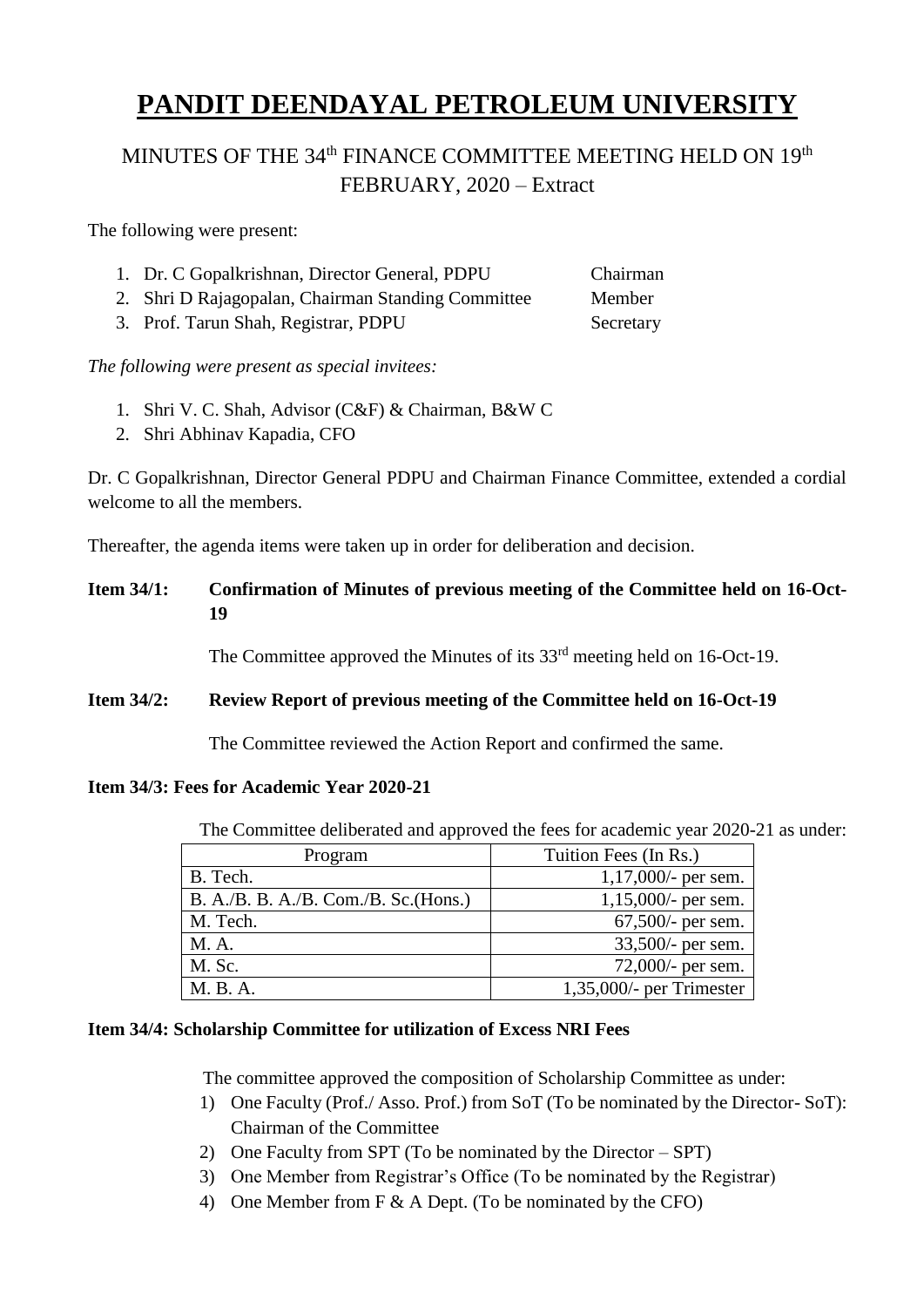The Committee requested Dr. Gopalkrishnan and Registrar to appoint the Scholarship Committee by Feb-20 as above.

### **Item 34/5: Infrastructure Development at Campus**

The Committee approved the revised cost in principal up to Rs. 37.93 crores but requested B&WC to defer cost which are not required on immediate basis. The Committee also felt M/s HCP, being consulting architect and PMC, has to play a more responsible role.

It is was discussed and approved to extend the contract of following agencies till 31st May 2020:

- a. M/s PSP Projects Ltd. Civil, Electrical, Plumbing, FFTG
- b. M/s Omega Elevators Lift
- c. M/s Future Solution HVAC

### **Item 34/6: Addition, Up-gradation and Maintenance of Infrastructure and Other Facilities during Oct-19 to Jan-20**

The committee noted the expenditure incurred towards installation of surveillance system equipment, elevator for F block and computer system for ICT Lab. and approved these procurements.

#### **Item 34/7: Construction of Café**

The Committee noted the construction of café having 3600 sq.ft. area as directed by it in its previous meeting and approved the construction of same.

### **Item 34/8: Additional Budget for the 7th Convocation**

The committee directed to put up matter to the Chairman – Standing Committee with due justification for further considerations.

#### **Table**

**Agenda:** Director - SPM appraise the committee about the ongoing Executive Development Programme by School of Petroleum Management.

He proposed that the University should reconsider the fees and reduce it.

The Committee, after due deliberations, agreed to the proposal in principal and asked to submit comprehensive proposal based on the discussion for its consideration.

The meeting ended with vote of thanks to the Chair.

Page On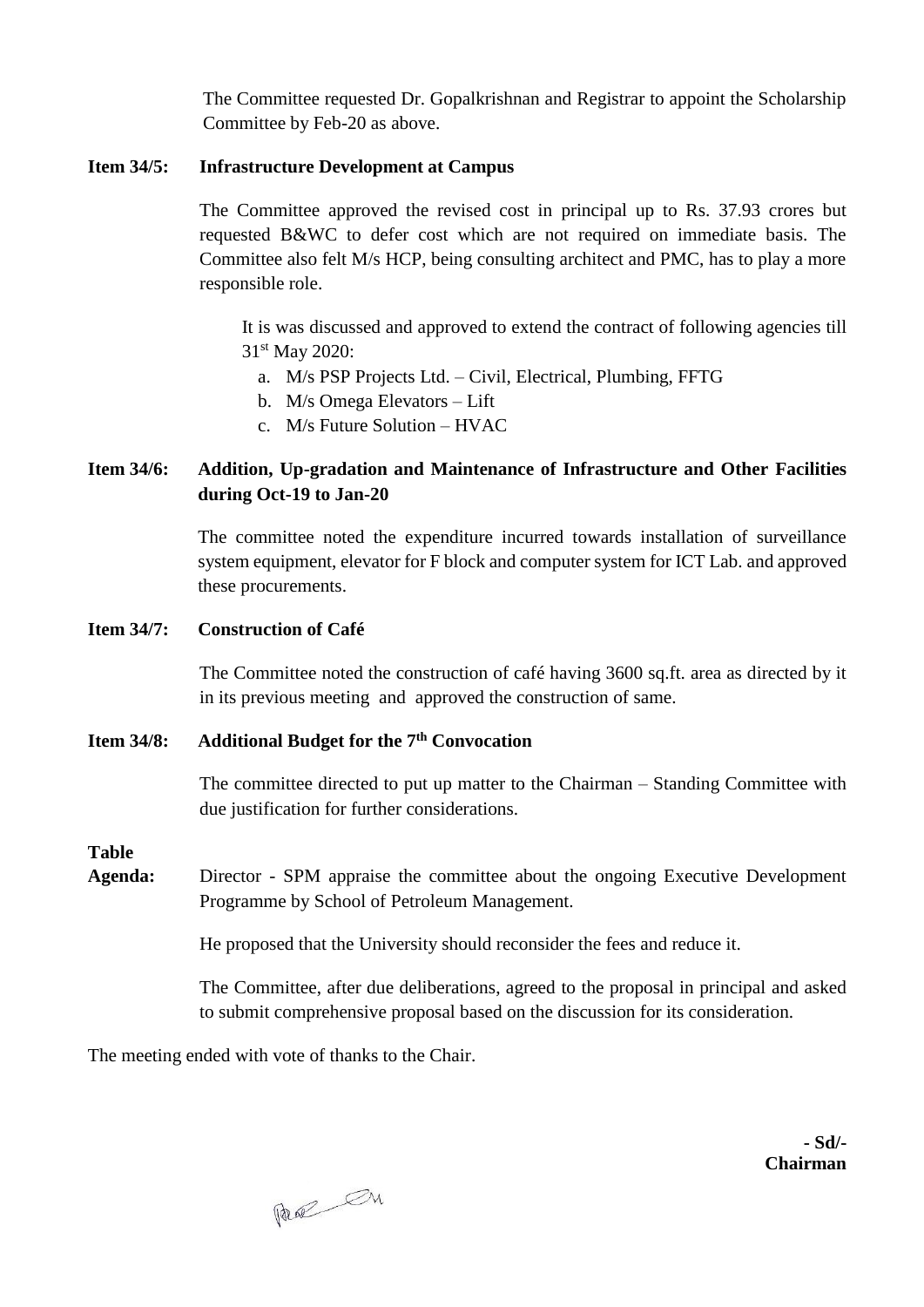# MINUTES OF THE 33<sup>rd</sup> FINANCE COMMITTEE MEETING HELD ON 16<sup>TH</sup> OCTOBER, 2019 - Extract

The following were present:

| 1. Dr. C Gopalkrishnan, Director General, PDPU     | Chairman  |
|----------------------------------------------------|-----------|
| 2. Shri D Rajagopalan, Chairman Standing Committee | Member    |
| 3. Shri Nitin Shukla                               | Member    |
| 4. Dr. R K Vij, Director SPT, PDPU                 | Member    |
| 5. Prof. Tarun Shah, Registrar, PDPU               | Secretary |
|                                                    |           |

The following were present as special invitees:

- 1. Shri V. C. Shah, Advisor (C&F) & Chairman, B&W C
- 2. Shri Abhinav Kapadia, CFO
- 3. Dr. Anirbid Sircar, Head CEGE, PDPU

Dr. C Gopalkrishnan, Director General PDPU and Chairman Finance Committee, extended a cordial welcome to all the members.

Thereafter, the agenda items were taken up in order for deliberation and decision.

### **Item 33/1: Confirmation of Minutes of previous meeting of the Committee held on 29-Mar-19**

The Committee approved the Minutes of its 32<sup>nd</sup> meeting held on 29-Mar-19.

### **Item 32/2: Review Report of previous meeting of the Committee held on 29-Mar-19**

The Committee reviewed the Action Report and confirmed the same.

### **Item 33/3: Leasing Out of Hostels at PDPU**

The Committee discussed the concept of leasing hostel facility and advised that this is a new initiative to have infrastructure built and operated by professional agencies at University. This may be further explored. The similar model can also be explored for construction of upcoming academic/research block.

### **Item 33/4: Intimation from GPCL for CEGE Financial Assistance**

The Committee noted the progress made and the future challenges. The committee felt that CEGE has demonstrated generation of electricity using geothermal energy. The project could be viable, replicable when other benefits, mentioned are also considered.

The committee advised Dr. Sircar to take appointment of PS, EPD to present about the activities carried out and outcome of the project, along with future plan and its societal impact.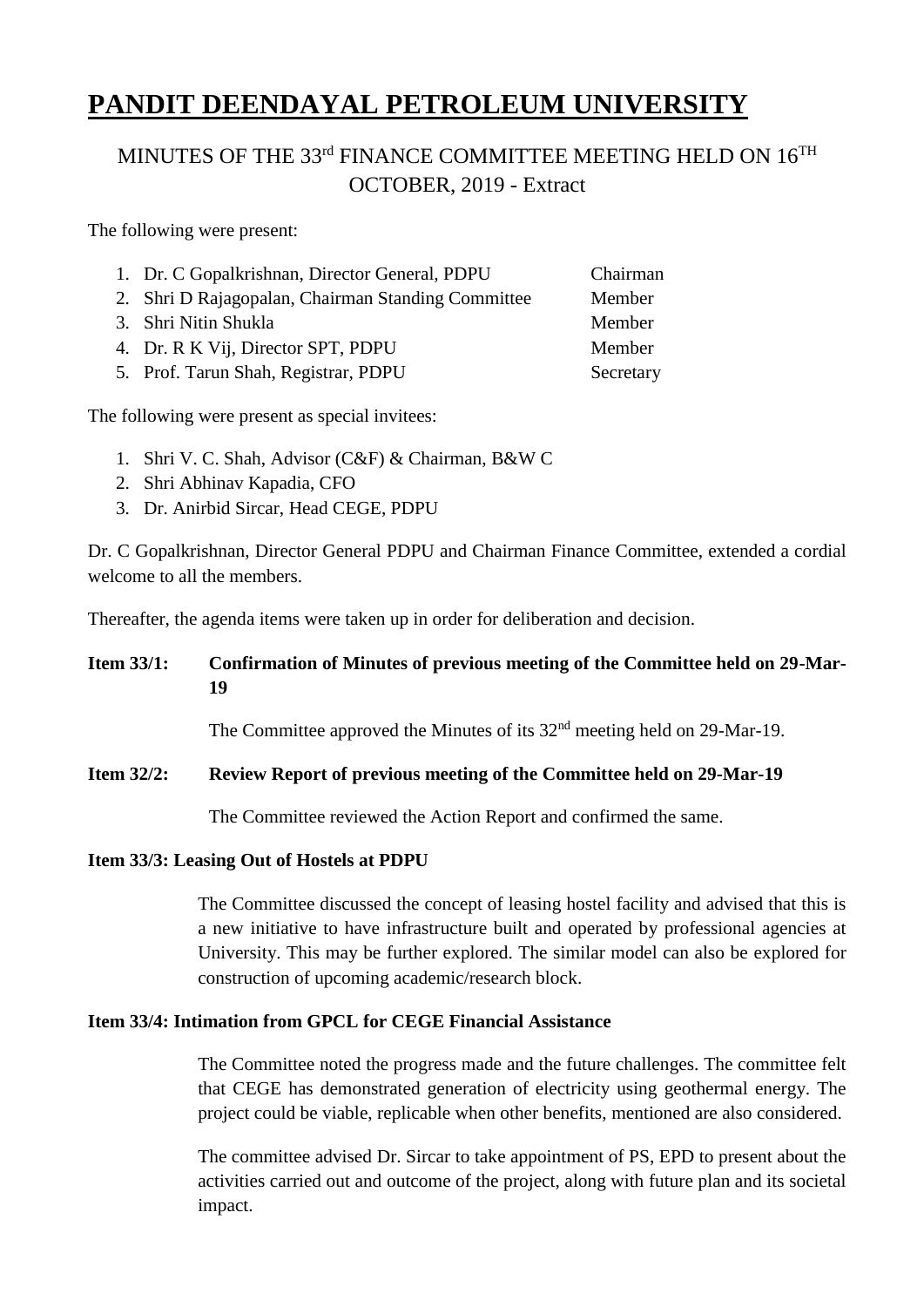### **Item 33/5: Revised Estimates FY 2019-20**

The Committee noted the revised budget estimates of FY 2019-20 and approved to draw overdraft against the endowment fund to meet these capital commitments.

The Committee Members thanked the Chairman Standing Committee for his active guidance and contribution in resolving the GUDA land allotment matter.

### **Item 33/6: Update on major on-going Projects**

The Committee noted the progress of on-going projects viz. 'F' Block and Sports Complex. The Committee requested the Registrar to approach Sports Authority and convey that the expenditure done by the University for construction ancillary building should also be considered as part of the project cost and University's contribution to the project.

The meeting ended with vote of thanks to the Chair.

Page On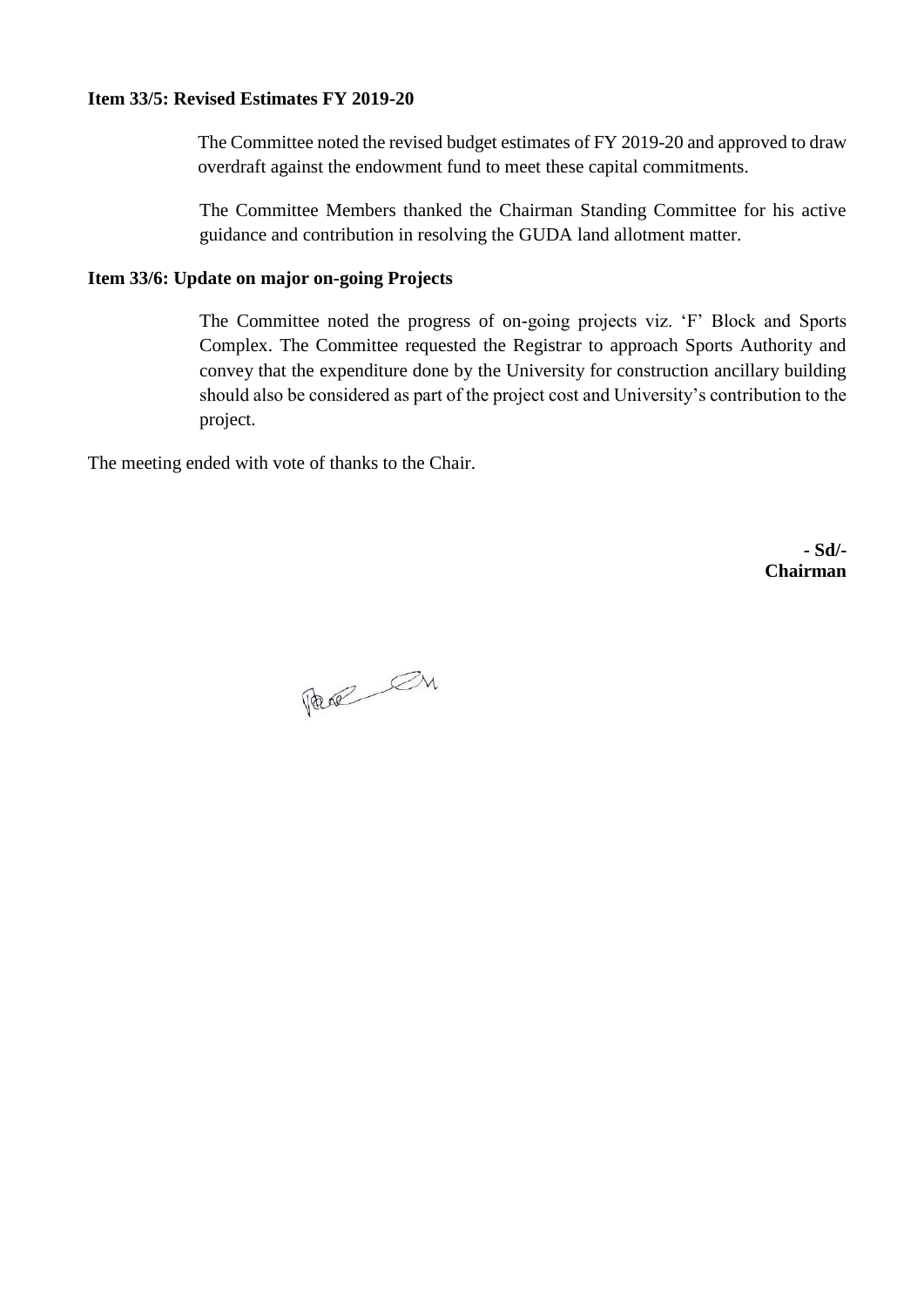# MINUTES OF THE 32<sup>nd</sup> FINANCE COMMITTEE MEETING HELD ON 29<sup>TH</sup> MARCH, 2019 AT 02:30 PM - Extract

The following were present:

- 1. Dr. C Gopalkrishnan, Director General, PDPU Chairman
- 2. Dr. T P Singh, Director SOT, PDPU Member
- 3. Prof. Tarun Shah , Registrar, PDPU Secretary

The following were present as special invitees:

- 1. Shri V. C. Shah, Advisor (C&F) & Chairman, B&W C
- 2. Shri Abhinav Kapadia, CFO

Dr. C Gopalkrishnan, Director General PDPU and Chairman Finance Committee, extended a cordial welcome to all the members.

Thereafter, the agenda items were taken up in order for deliberation and decision.

## **Item 32/1: Confirmation of Minutes of previous meeting of the Committee held on 27-Apr-18**

The Committee approved the Minutes of its  $31<sup>st</sup>$  meeting held on 27-Apr-18.

### **Item 32/2: Review Report of previous meeting of the Committee held on 27-Apr-18**

The Committee reviewed the Action Report and confirmed the same.

### **Item 32/3: Construction of Academic Block**

The Committee noted the tendering, pre-qualification, technical review of the bids received, finance bid, selection of vendor and negotiation of financial proposal of the successful bidder; and ratified the decision of issuance of work order to M/s. PSP of Rs. 20.25 crores through open tender. The Committee recommended to place this proposal in the ensuing Meeting of the Board for their approval.

### **Item 32/4: Tendering for Sports Facilities as per sanction by SAG**

The Committee approved the proposal for execution and recommended to put up to ensuing Standing Committee for their post facto approval.

### **Item 32/5: Setting-up Solar PV Plants at Roof-tops and Parking at Campus**

The Committee deliberated on installation of Solar Rooftop plan and ratified the decision of issuance of work order to M/s Shashwat Cleantech Pvt. Ltd. for installation of 600 kW of Solar PV Plants at Roof-tops to M/s Shashwat Cleantech Pvt. Ltd. at Rs. 39,570.20 per kW (including Taxes). The Committee recommended to place this proposal in the ensuing Meeting of the Board for information.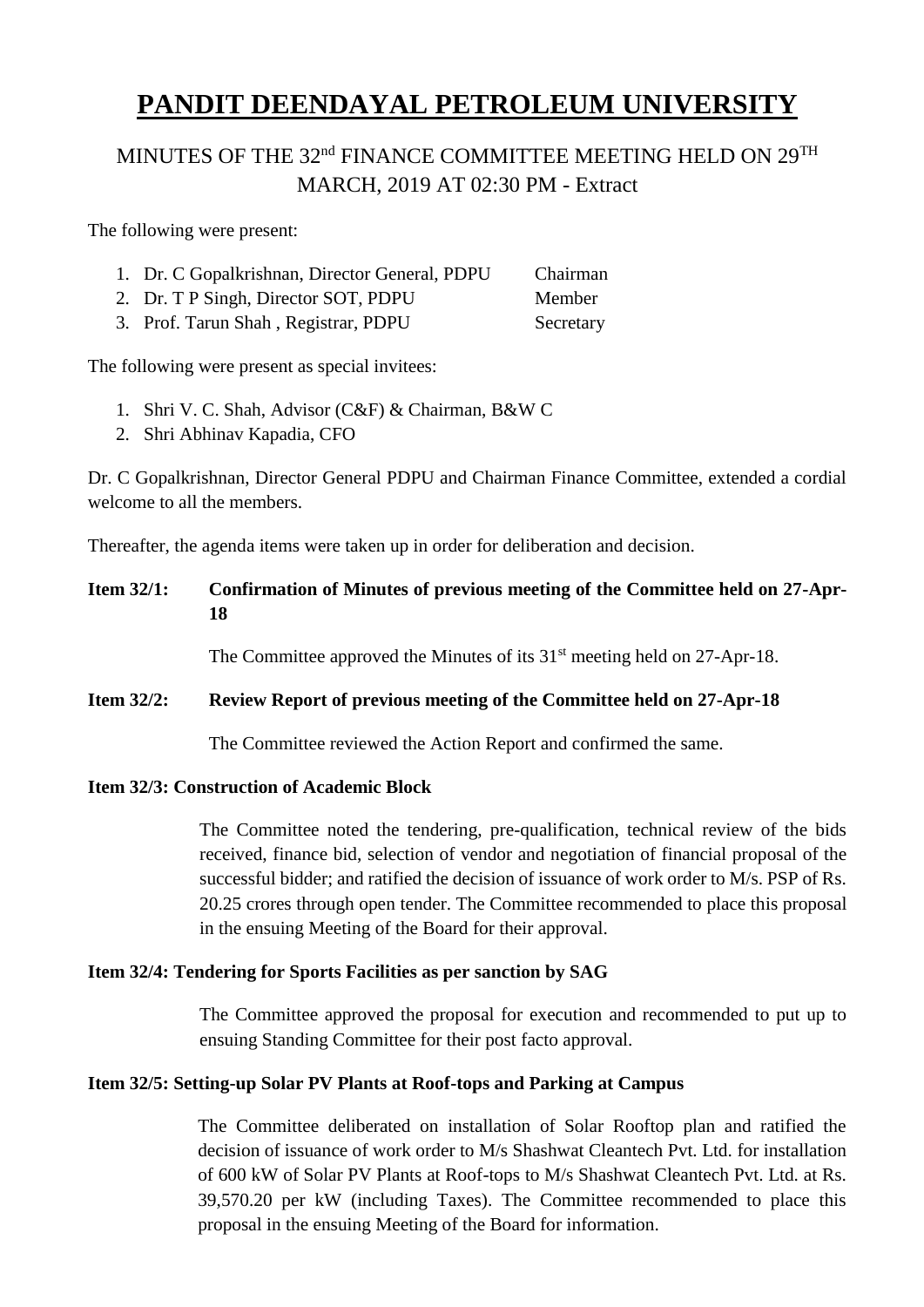### **Item 32/6: Addition, Upgradation and Maintenance of Infrastructure and Other Facilities during Apr-18 to Feb-19**

The Committee deliberated and approved these procurements.

#### **Item 32/7: Revised Estimates for FY 2018-19 and Budget Estimates for FY 2019-20**

The Committee discussed and approved the Revised Estimates for FY 2018-19 and Budget Estimates for FY 2019-20.

**Item 32/8: Fees for Academic Year 2019-20**

The Committee discussed and approved the same.

#### **Item 32/9: Re-appointment of Auditors for FY 2019-20**

The Committee took a note of work done by the Statutory Auditors and Internal Auditors of the University during the last financial year.

The Committee approved to re-appoint M/s P R Shah & Associates as Statutory Auditors and Tax Consultants and M/s Manubhai & Shah LLP as Internal Auditors and Pre-Auditors with a 5% rise in their existing fees to both.

### **Item 32/10: Recouping of Earmarked Project Funds and Creation of Fund for Internationalization**

The Committee reviewed and approved the same.

The Committee noted the proposal for creating fund for Internationalization amounting to Rs. 5 crores as per the directive of Chairman Standing Committee.

The Committee was also of the view to take a similar initiative to create Research Funds. The Committee recommended to create Rs. 4 crores as Research Funds.

The Committee advised Registrar and Director – SOT to frame the policy for implementation of these initiatives.

### **Item 32/11: GUDA Land Allotment Matter**

The Committee took a note of update on GUDA land matter.

### **Item 32/12: Proposal of setting-up ONGC Knowledge Centre at campus**

The Committee took a note of the series of meetings and approved the financial proposal.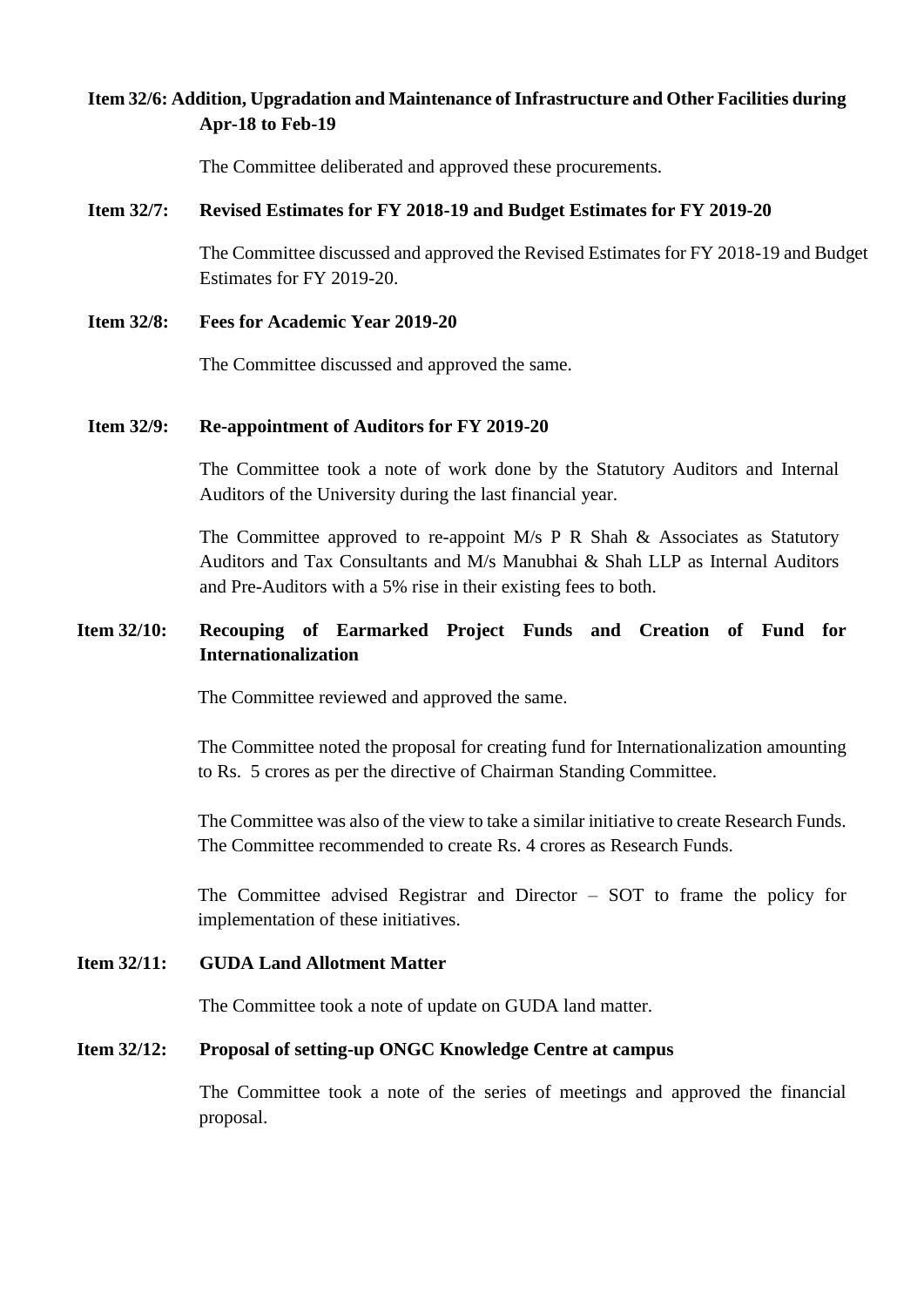### **Item 32/13: Contribution from Reliance Foundation (4th Installment)**

The Committee appreciated the gracious effort from the President of the University and noted the contribution of Rs. 10 crores as fourth installment against the said commitment in Mar-19.

### **Item 32/14: Update on TBI Approval to PDPU IIC**

The Committee appreciated the efforts made by PDPU IIC team and advised to utilize the funds as per the norms to make PDPU IIC as one of the best incubator.

### **Item 32/15: Contribution to University for Research by Dr. Subhash Shah**

The Committee placed on record appreciation to Dr. Shah for his contribution to the School.

### **Item 32/16: FRC Update**

The Committee noted the show cause by FRC and response of the University with regards to Collection of deposit by the University.

The Committee unanimously agreed that the Deposits should not be considered as part of Tuition Fees.

### **Item 32/17: Provisional Financials of the University as on 31st March, 2019**

The Committee noted the provisional financial of the University as on 31<sup>st</sup> March, 2019.

The meeting ended with vote of thanks to the Chair.

Page On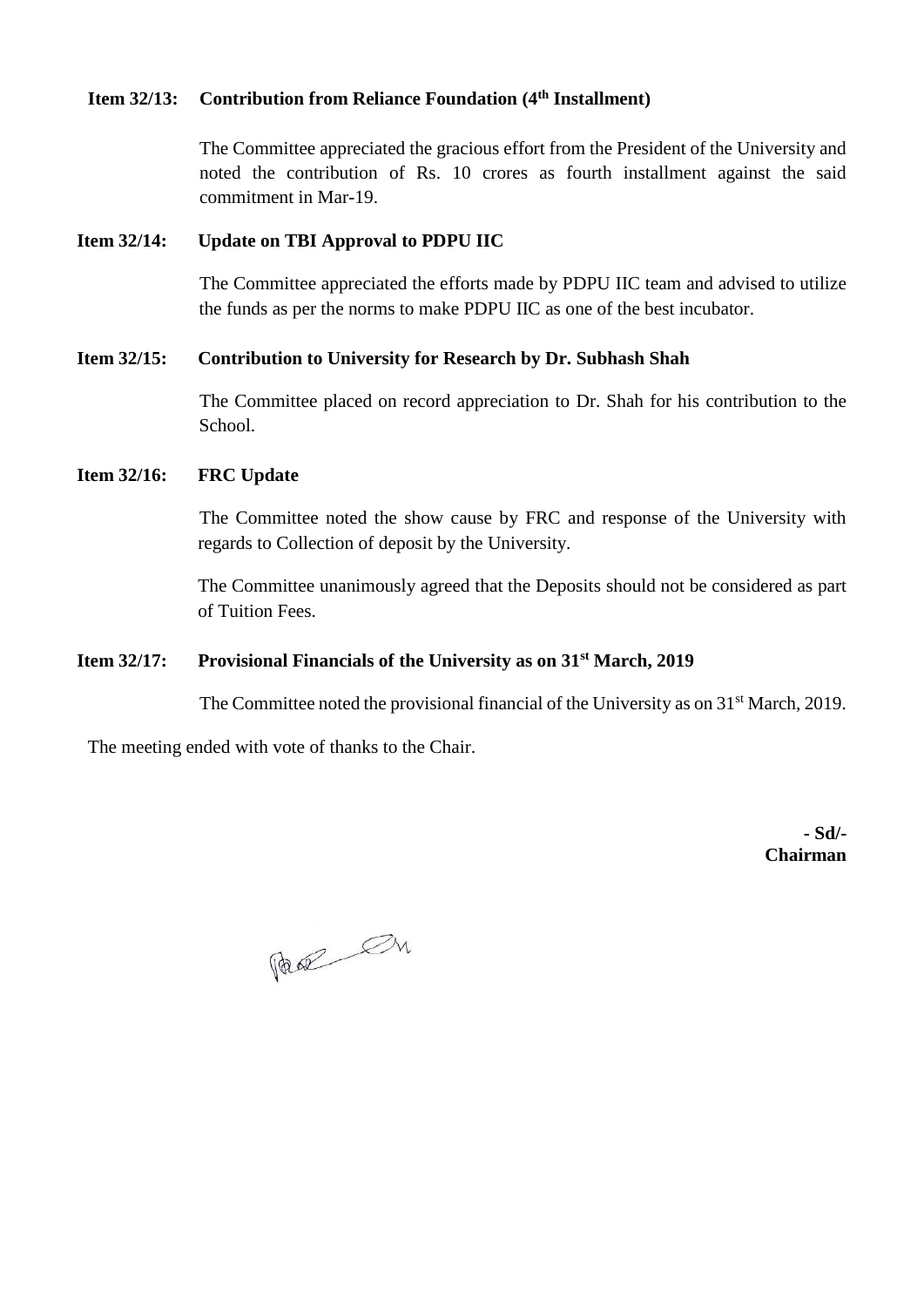# MINUTES OF THE 31<sup>ST</sup> FINANCE COMMITTEE MEETING HELD ON 27<sup>TH</sup> APRIL, 2018 AT 12:00 AM - Extract

The following were present:

- 1. Dr. C Gopalkrishnan, Director General, PDPU Chairman
- 2. Dr. T P Singh, Director SOT, PDPU Member
- 3. Prof. Tarun Shah, Registrar, PDPU Secretary

The following were present as special invitees:

- 1. Shri V. C. Shah, Advisor (C&F)
- 2. Shri Abhinav Kapadia, CFO

Dr. C Gopalkrishnan, Director General, PDPU and Chairman, Finance Committee extended a cordial welcome to all the members.

Thereafter, the agenda items were taken up in order for deliberation and decision.

# **Item 31/1: Confirmation of Minutes of 30th meeting of the Committee held on 11th January, 2018**

The Committee approved the Minutes of its  $30<sup>th</sup>$  meeting held on  $11<sup>th</sup>$  January, 2018.

### **Item 31/2: Review Report of 30th meeting of the Committee held on 11th January, 2018**

The Committee reviewed the Action Report and confirmed the same.

**Item 31/3: Budget Estimates for FY 2018-19**

The Committee discussed and approved the Budget Estimates for FY 2018-19 presented to the Committee.

### **Item 31/4: Academic Block 'F'**

The Committee deliberated and approved the recommendations of the Negotiation Committee headed by Chairman-Standing Committee.

The Committee also recommended putting up to ratify the award of contract and means of finance of Academic Block 'F' as agenda in ensuing Standing Committee meeting for approval.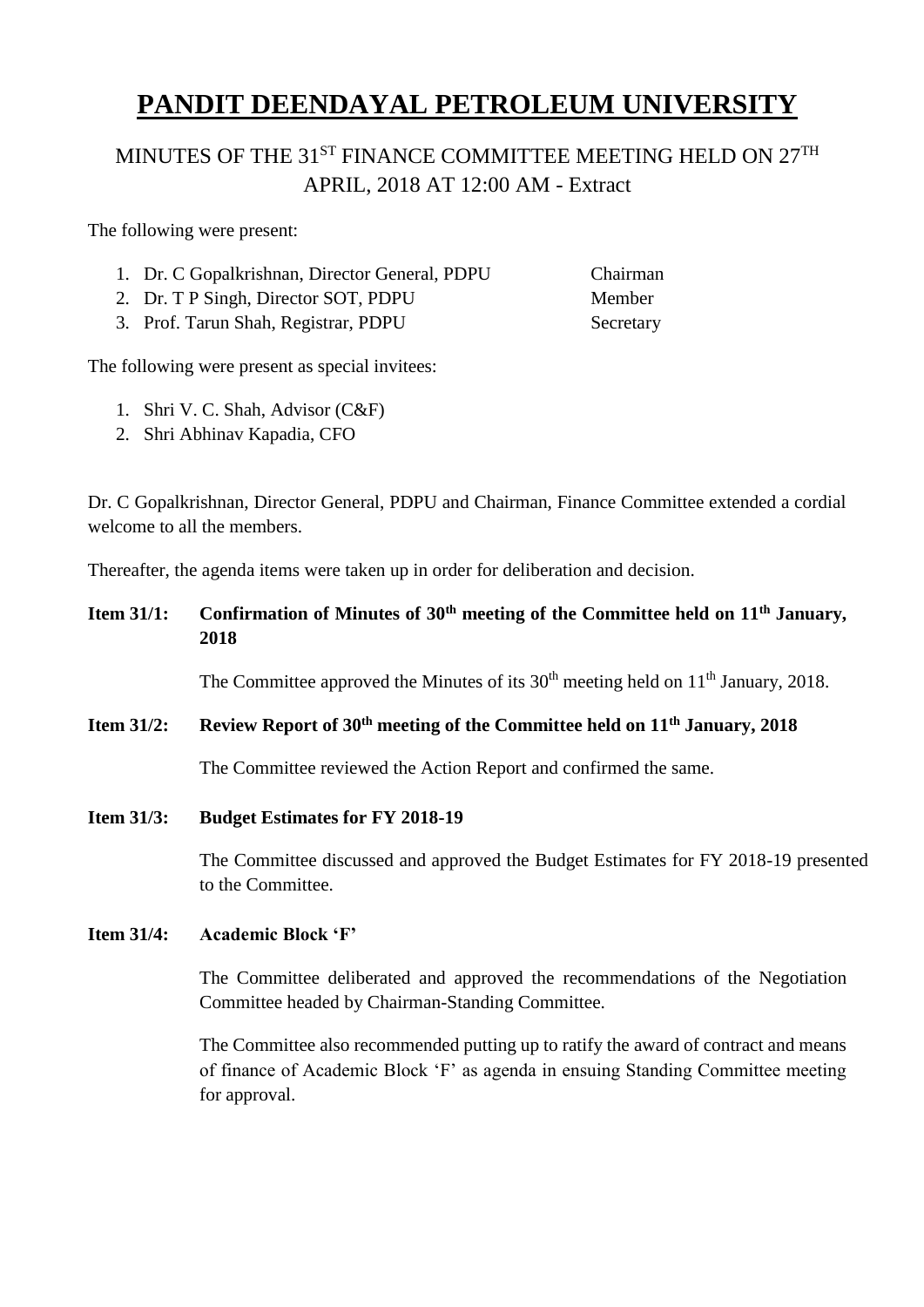### **Item 31/5: Fees approved by FRC and Fee Structures of B.Tech, M.Tech and MBA courses**

The committee noted the fee structure approved by FRC for various programmes. The Committee discussed and further agreed that in order to attract quality students, fees for MA programme may not be increased this year.

## **Item 31/6: Merit-cum-Means Scholarship from excess NRI Student Fees from 2016 Admissions**

The Committee reviewed the agenda and consented that Merit-cum-Means Scholarship should be disbursed from NRI fees as per the directives of FRC. For FY 217-18, these amounts to Rs. 88 Lakhs with 129 students shall be the beneficiaries.

### **Item 31/7: Additional new Scholarship for Merit-cum-Means Scholarship – for FOET UG students w.e.f. 2018-19**

The Committee appreciated the initiative of the scholarship scheme and approved the same.

### **Item 31/8: Writing Off Debtors**

The committee discussed the proposal and the justification given for the waiver and approved the proposed write off and advised that due caution should be taken to avoid such write offs.

### **Item 31/9: Parking of Funds against Provisions for Gratuity and Leave Encashment of Employees**

The Committee was of the view that such provisions should be made on priority basis and approved to constitute a Committee of Shri V C Shah – Advisor (C&F), Registrar and CFO to evaluate and finalize the plan with LIC for this purpose.

### **Item 31/10: RFID status and policy for Fixed Asset Register**

The Committee noted and recommended as follows:

- 1. All the IT and Lab Equipments should be tagged latest by 31-May-18. The concerned Departmental Heads shall be given responsibility of the same.
- 2. Registrar and Advisor (C&F) shall prepare a process as per which once assets enters the University campus, it shall be tagged or identified for tagging.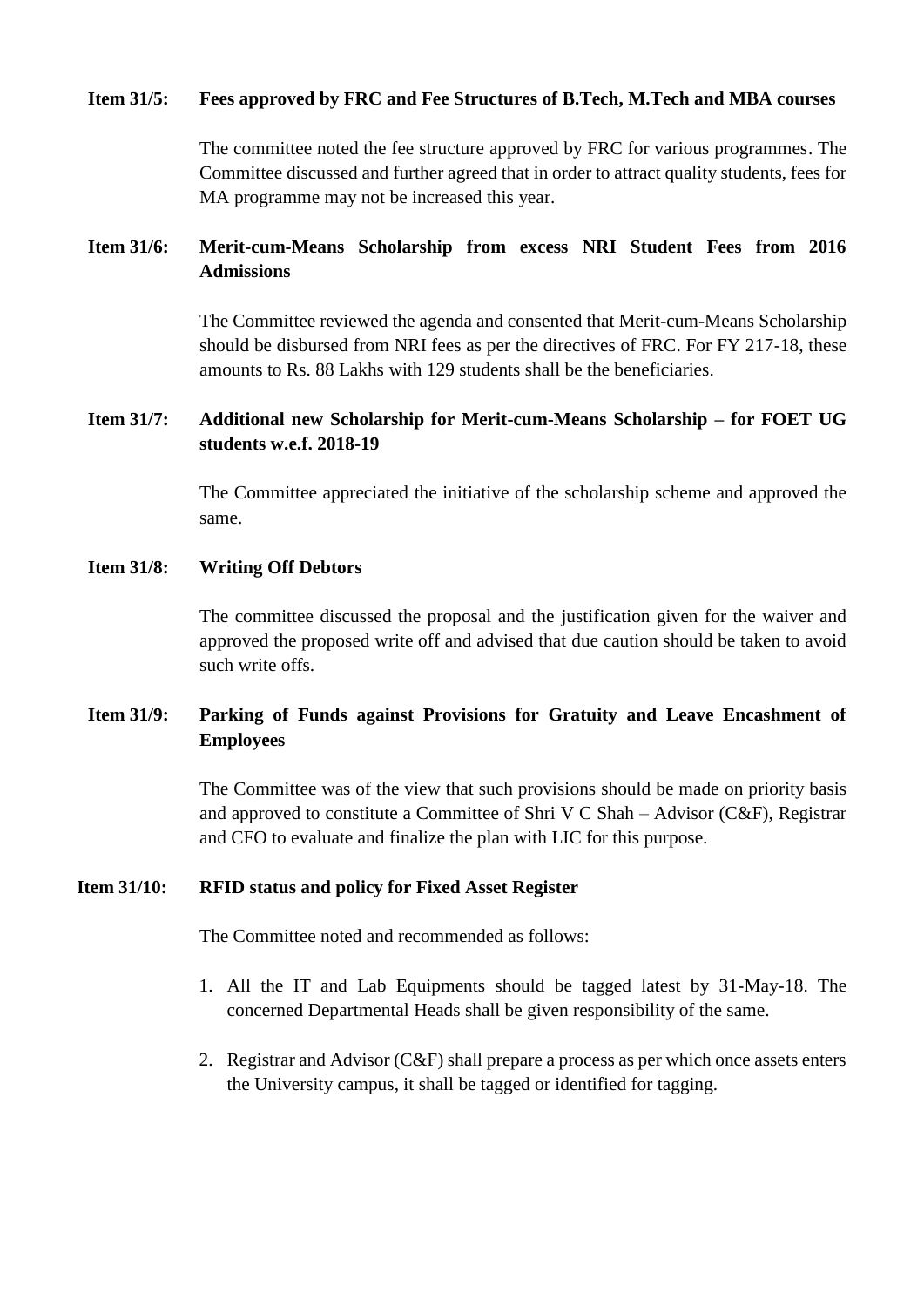### **Item 31/11: Reappointment of Auditors of the University for FY 2018-19**

The Committee approved to reappoint M/s P R Shah & Associates as Statutory Auditors and Tax Consultants at their existing fees and M/s Manubhai & Shah LLP as Internal Auditors and Pre-Auditors with a 10% rise in their existing fees.

### **Item 31/12: Radiation Application Laboratory**

The Committee, while approving the proposed Lab., was of the view that projected income of 5 years is on a lower side and due efforts to improve the same significantly should be made.

### **Item 31/13: Recouping of Earmarked Project Funds from Hostel Surplus**

The Committee reviewed and approved the same.

## **Item 31/14: Contribution from Reliance Foundation (3rd Installment)**

The Committee appreciated the gracious effort from the President of the University and noted the contribution of Rs. 12.50 crores as third installment against the said commitment which was received by PDPU on 20-Apr-18.

### **Item 31/15: Reinstatement of Approval u/s 10 (23 C) (vi) of Income Tax**

CFO apprised the Committee about the IT refund of Rs. 1.25 crores received during the FY 2017-18 and reinstatement of exemption u/s 10 (23 C) (vi) of Income Tax, which was under scrutiny earlier.

The Committee appreciated and noted the same.

### **Item 31/15: Provisional Financials of the University as on 31st March, 2018**

The Committee noted the provisional financial of the University as on 31<sup>st</sup> March, 2018.

The meeting ended with vote of thanks to the Chair.

Page On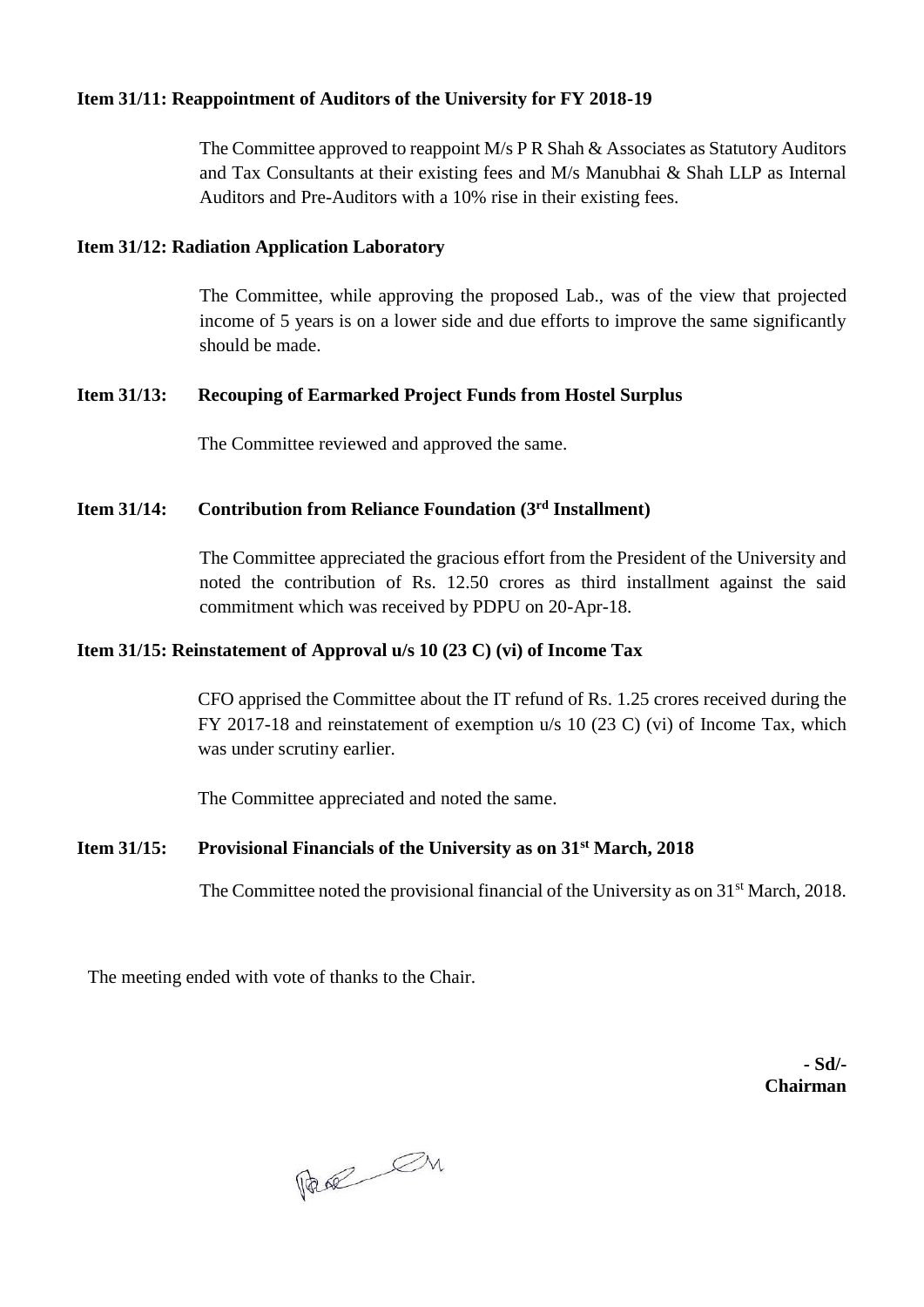# MINUTES OF THE 30<sup>TH</sup> FINANCE COMMITTEE MEETING HELD ON 11<sup>TH</sup> JAUNARY, 2018 AT 10:00 AM - Extract

The following were present:

| 1. Dr. T Kishen Kumar Reddy | Chairman  |
|-----------------------------|-----------|
| 2. Shri Nitin Shukla        | Member    |
| 3. Dr. T P Singh            | Member    |
| 4. Prof. Tarun Shah         | Secretary |

The following were present as special invitees:

- 1. Shri V. C. Shah, Advisor (C&F)
- 2. Shri Palak Sheth, Director (P&D)
- 3. Shri Abhinav Kapadia, CFO
- 4. Shri Jayesh Patel, AO

Dr. T Kishen Kumar Reddy Director General, PDPU and Chairman, Finance Committee extended a cordial welcome to all the members.

Thereafter, the agenda items were taken up in order for deliberation and decision.

### **Item 30/1: Confirmation of Minutes of 29th meeting of the Committee held on 27th September, 2017**

The Committee approved the Minutes of its  $29<sup>th</sup>$  meeting held on  $27<sup>th</sup>$  September, 2017.

### **Item 30/2: Review Report of 29th meeting of the Committee held on 27th September, 2017**

The Committee reviewed the Action Report and confirmed the same.

# **Item 30/3: Implementation of 7th Central Pay Commission**

The Committee was apprised that at PDPU, the Central Pay Commission (CPC) norms for remuneration of Faculties and Staff are followed. Accordingly, the  $6<sup>th</sup>$  CPC's recommendations were adopted and implemented by the University vide approval of the Committee in its 4th meeting. CFO apprised the Committee that as per the MHRD's order dt. 27-Oct-17, the pay revision of all faculties on regular scale is fixed. The Committee noted that the  $7<sup>th</sup>$  pay commission is implemented from 01-Jan-16 as recommended in MHRD's order dt. 27-Oct-17. The financial liability till Nov-17 shall be approximately Rs. 637.13 Lakhs as per details given in the agenda note.

### **Item 30/4: Prize & Scholarship Schemes for B.Tech Students**

The Committee approved both the schemes viz.

- a) Cash Prizes for Meritorious B.Tech students
- b) Merit cum Means Scholarships for Diploma to Degree B.Tech students

The Committee also decided that the scheme is initially for a period of 3 years and shall be review based on the experience gained.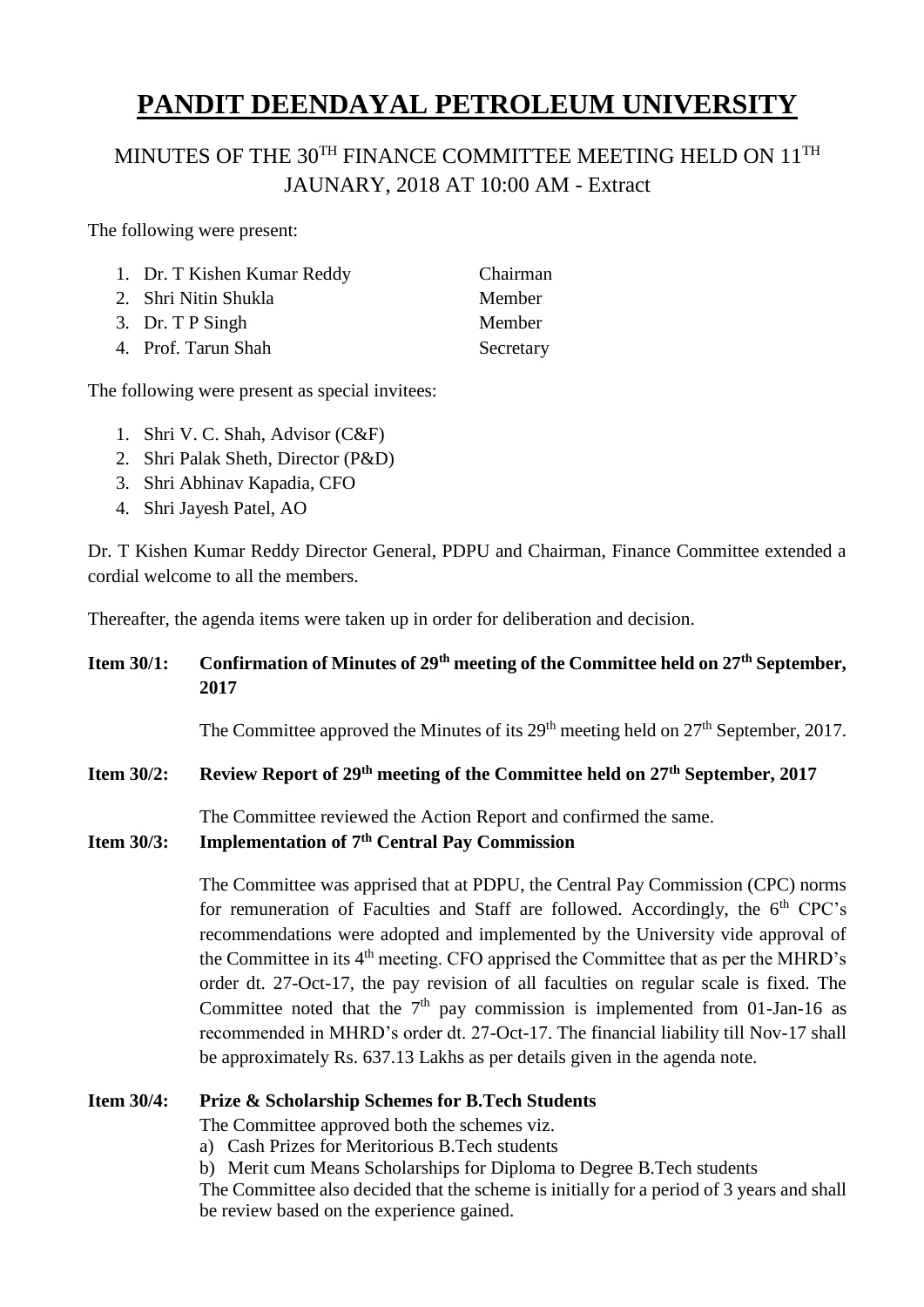### **Item 30/5: Financing Academic Block 'F'**

The Committee appreciated the decision to construct Academic Block F and approve the project cost and means of finance upto Rs. 30 crores. The Committee also advised to raise funds or look at other avenues of funds to restrict the drawl of funds from Endowment Funds.

The Committee approved the agenda.

## **Item 30/6: Financial Contribution from PDPU for establishing Nidhi Technology Business Incubator (TBI) at PDPU IIC**

The Committee approved financial contribution from PDPU for establishing Nidhi Technology Business Incubator (TBI) at PDPU IIC.

### **Item 30/7: Letter received from FRC regarding Collection of Excess Fees / Deposits from Students of B.Tech**

The Committee reviewed the matter and took note of the points of presentation during personal hearing.

### **Item 30/8: Utilisation of NRI Student Fees for 2016 Admissions in B.Tech Courses as per the ACPC Letter**

The Committee was apprised regarding the admission of 108 seats on NRI Quota into FOET B.Tech Courses 2016 Batch and observations of Admission Committee for Professional Courses (ACPC) to withdraw the NRI category. After rigorous persuasions, ACPC have agreed for NRI quota for the year and fees collected from the students under NRI quota to be utilized for welfare of economically weaker section students. it was discussed that fees can be utilized on the following:

| Sr.              | <b>Particulars</b>                                                   |  |  |
|------------------|----------------------------------------------------------------------|--|--|
| No.              |                                                                      |  |  |
| 1                | Assistance to Students from Economically Section                     |  |  |
| a                | Scholarship under Merit-cum-Means                                    |  |  |
| h                | <b>Concession in Hostel Fees</b>                                     |  |  |
| $\mathcal{C}$    | Fellowship to Ph.D and M.Tech Students                               |  |  |
| d                | <b>International Exposure Programme</b>                              |  |  |
| $\boldsymbol{e}$ | Research Assistance to B.Tech students coming from low income        |  |  |
|                  | group                                                                |  |  |
| 2                | Surplus, if any, shall be carried over to next year for same sort of |  |  |
|                  | assistance as shown above                                            |  |  |

The Committee deliberated upon the matter and suggested to form an internal committee to work out the norms for it. The Committee approved the agenda.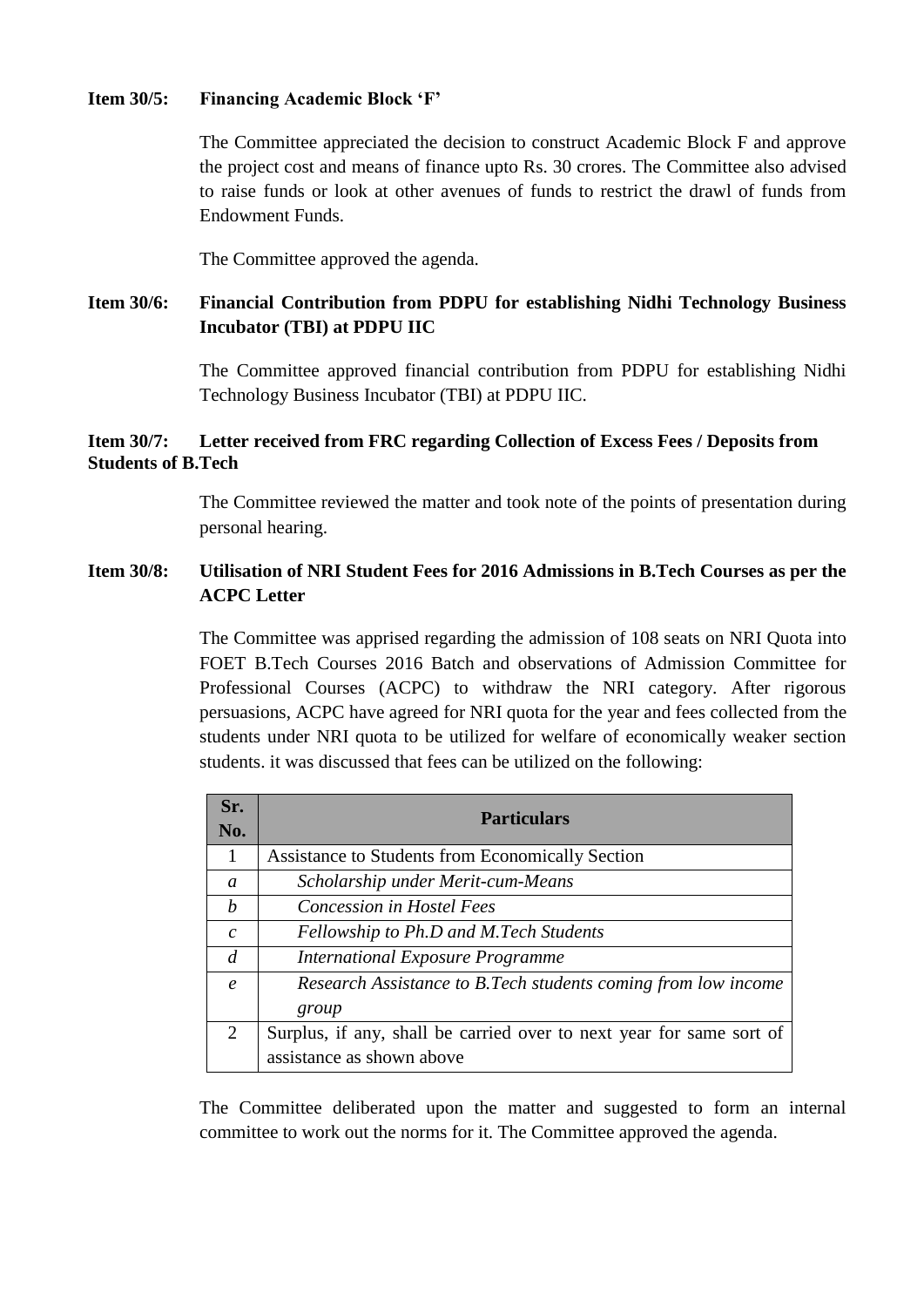## **Item 30/9: Provisional Financials of the University as on 31st December, 2017**

The Committee noted the provisional financial of the University as on 31<sup>st</sup> December, 2017.

**Table** 

**Agenda SLS Admission Fees w.e.f Admission batch of 2018 and Item: onwards**

> The Committee agreed to have uniformity in fees structure at University and approved the proposed fee structure of SLS.

The meeting ended with vote of thanks to the Chair.

Page On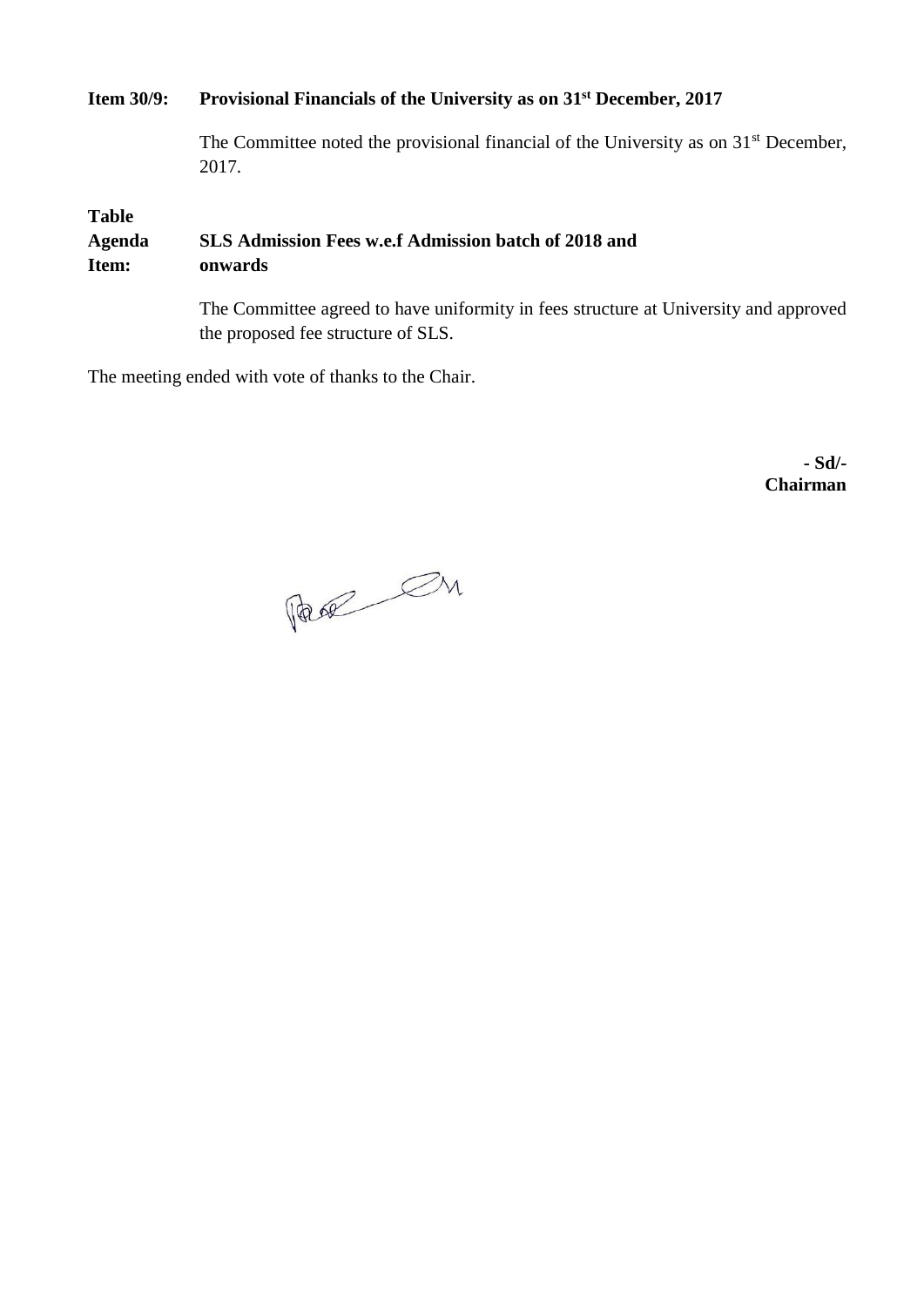# MINUTES OF THE 29<sup>TH</sup> FINANCE COMMITTEE MEETING HELD ON 27<sup>TH</sup> SEPTEMBER, 2017 AT 2:30 PM - Extract

The following were present:

| 1. Dr. T Kishen Kumar Reddy | Chairman      |
|-----------------------------|---------------|
| 2. Shri Nitin Shukla        | <b>Member</b> |
| 3. Prof. Tarun Shah         | Secretary     |

The following were present as special invitees:

- 1. Shri V. C. Shah, Advisor (C&F)
- 2. Shri Abhinav Kapadia, CFO
- 3. Shri Jayesh Patel, AO

Dr. T Kishen Kumar Reddy Director General, PDPU and Chairman, Finance Committee extended a cordial welcome to all the members.

Thereafter, the agenda items were taken up in order for deliberation and.

# **Item 29/1: Confirmation of Minutes of 28th meeting of the Committee held on 26th April, 2017** The Committee approved the Minutes of its  $28<sup>th</sup>$  meeting held on  $26<sup>th</sup>$  April, 2017.

### **Item 29/2: Review Report of 28th meeting of the Committee held on 26th April, 2017**

The Committee reviewed the Action Report and confirmed the same.

### **Item 29/3: Letter received from FRC regarding collection of excess Fees / Deposits from Student of B.Tech**

Registrar apprised the Committee regarding the letter dt. 18-Sep-17 received from FRC for refund of fees / deposits collected under various heads to student of B.Tech admitted in academic year 2017-18.

The Committee discussed the issue at length including the financial and other repercussion of the directives

The Committee also advised that any decision towards this matter, being a policy decision, shall have recurring impact on the University and should be put up in the ensuing meetings of Standing Committee / Board of Governors for their consideration and approval.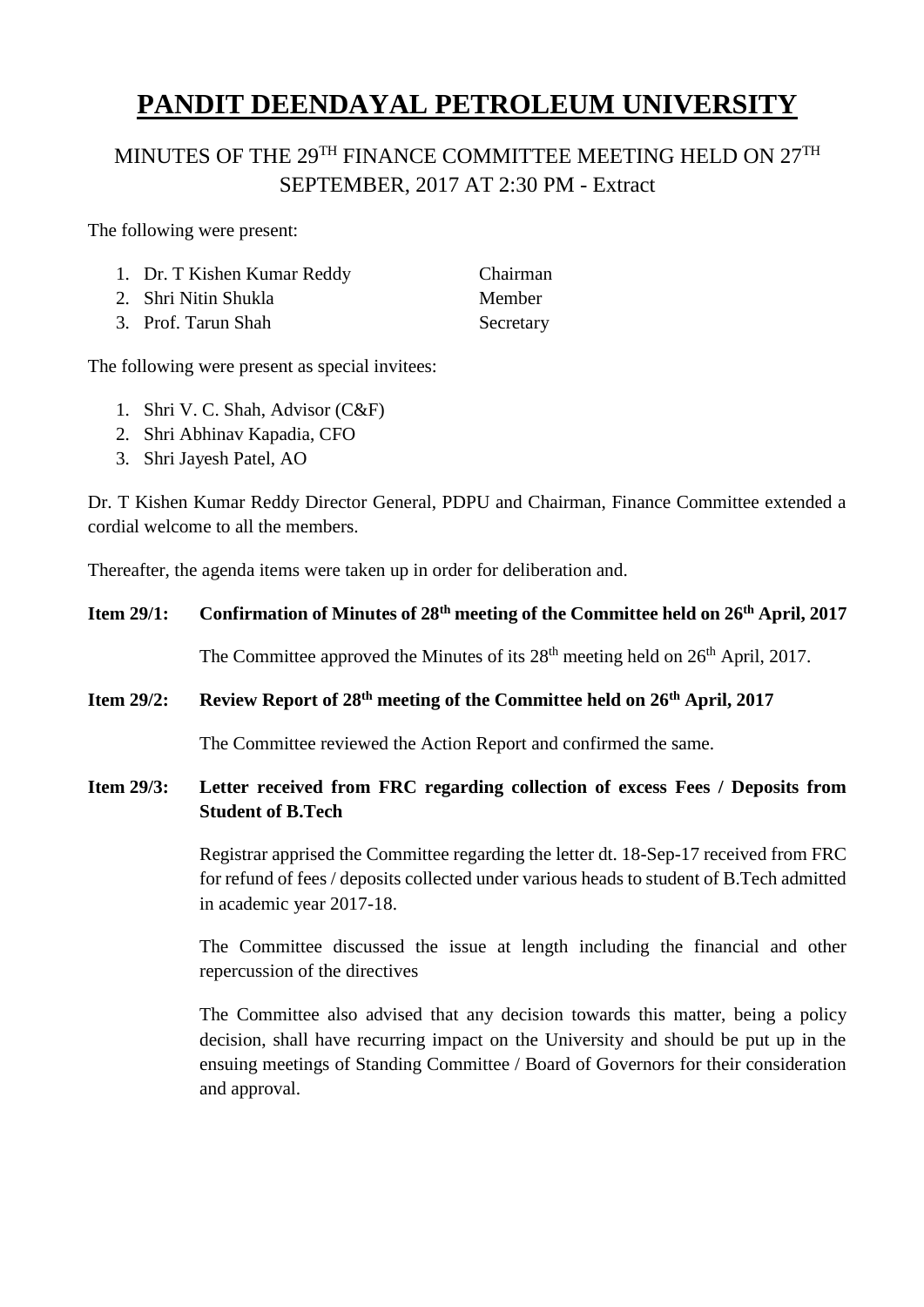### **Table Agenda: Hostel Occupancy and CAPEX**

The Committee ratified the following activities:

- 1. Furniture Works at HR Hostel (Block C) to the tune of Rs. 128 Lakhs
- 2. Procurement of 211 Air Conditioners at HR Hostel (3 Blocks) at total cost of Rs. 90 Lakhs
- 3. Procurement of 1000 KVA Transformer at UG Hostel at total cost of Rs. 24 Lakhs

# **Item 29/4: Provisional Financials of the University as on 31st August, 2017**

The Committee noted the provisional financial of the University as on  $31<sup>st</sup>$  August, 2017.

The meeting ended with vote of thanks to the Chair.

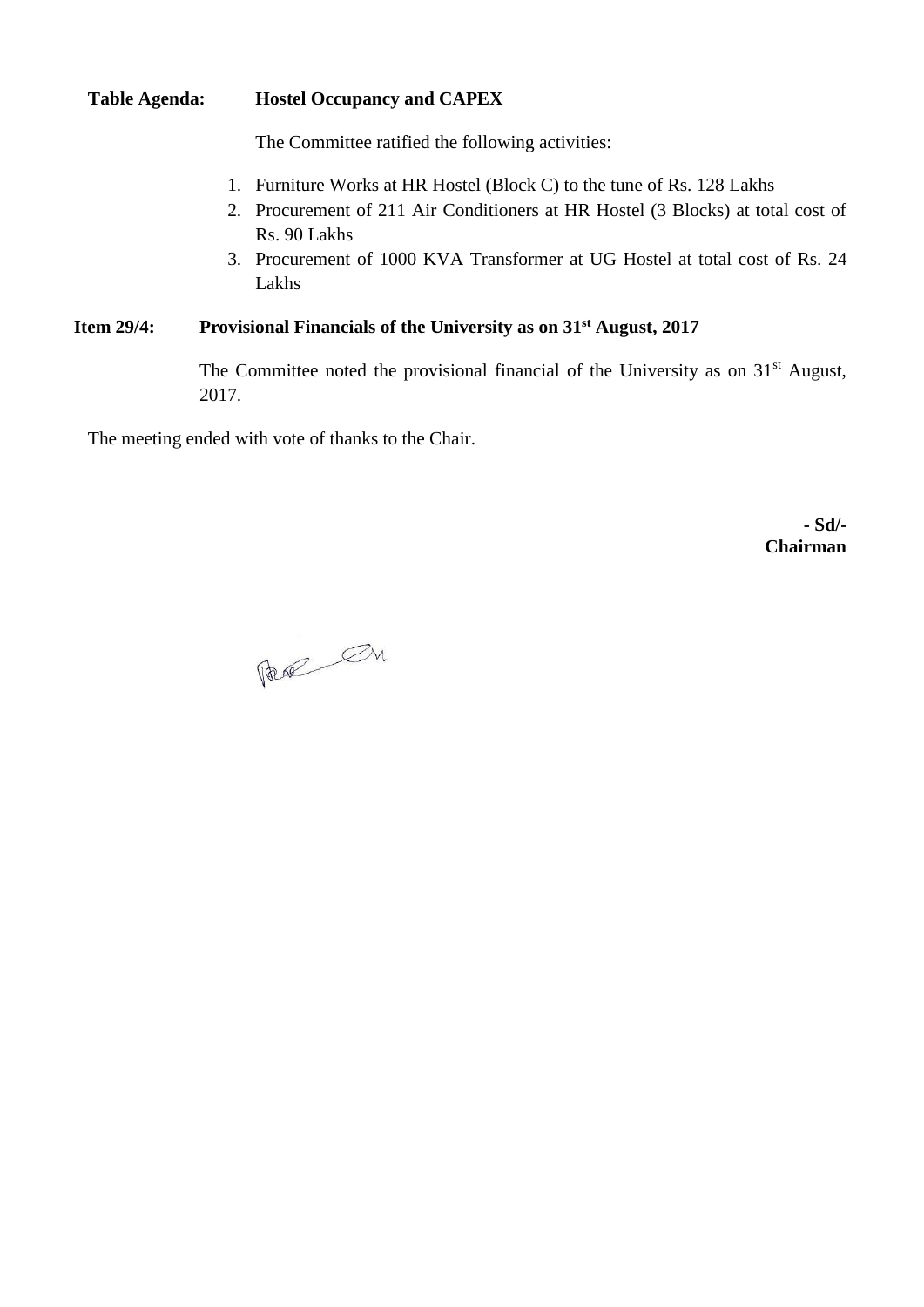# **MINUTES OF THE 28TH FINANCE COMMITTEE MEETING HELD ON 26TH APRIL, 2017 AT 12:30 PM -** Extract

The following were present:

| 1. Dr. T Kishen Kumar Reddy | Chairma |
|-----------------------------|---------|
| 2. Dr. H. B. Raghavendra    | Member  |

3. Prof. Tarun Shah Secretary

Chairman

The following were present as special invitees:

- 1. Shri V. C. Shah, Advisor (C&F)
- 2. Shri Abhinav Kapadia, CFO

Dr. T Kishen Kumar Reddy Director General, PDPU and Chairman, Finance Committee extended a cordial welcome to all the members. Chairman, Finance Committee also noted the inability of Shri Nitin Shukla to attend the meeting due to preoccupation.

Thereafter, the agenda items were taken up in order for deliberation and.

| <b>Item 28/1:</b> | Confirmation of Minutes of 27 <sup>th</sup> meeting of the Committee held on 09 <sup>th</sup> November,<br>2016                |  |
|-------------------|--------------------------------------------------------------------------------------------------------------------------------|--|
|                   | The Committee approved the Minutes of its 27 <sup>th</sup> meeting held on 09 <sup>th</sup> November, 2016.                    |  |
| <b>Item 28/2:</b> | Review Report of 27 <sup>th</sup> meeting of the Committee held on 09 <sup>th</sup> November, 2016                             |  |
|                   | The Committee reviewed the Action Report and confirmed the same.                                                               |  |
| <b>Item 28/3:</b> | <b>Budget Estimates for the FY 2017-18</b>                                                                                     |  |
|                   | The Committee reviewed and approved the Budget Estimates for FY 2017-18.                                                       |  |
| <b>Item 28/4:</b> | Fees for courses at SLS for Admission Batch 2017-21                                                                            |  |
|                   | The Committee took note of it and approved the proposal.                                                                       |  |
| <b>Item 28/5:</b> | Utilization of NRI Student Fees for 2016 Admissions in B.Tech. Courses as per the<br><b>ACPC</b> Letter                        |  |
|                   | The Committee requested Advisor (C&F), Director $-$ SoT and Director- SPT to frame<br>this policy and put up to the Committee. |  |
| <b>Item 28/6:</b> | Order received from FRC for Fee Determination for Fee Block 2017-18 to 2019-<br>20                                             |  |
|                   | The committee noted the determination of fees for years 2017-20 by FRC for various                                             |  |

The committee noted the determination of fees for years 2017-20 by FRC for various programmes offered by the university as under.